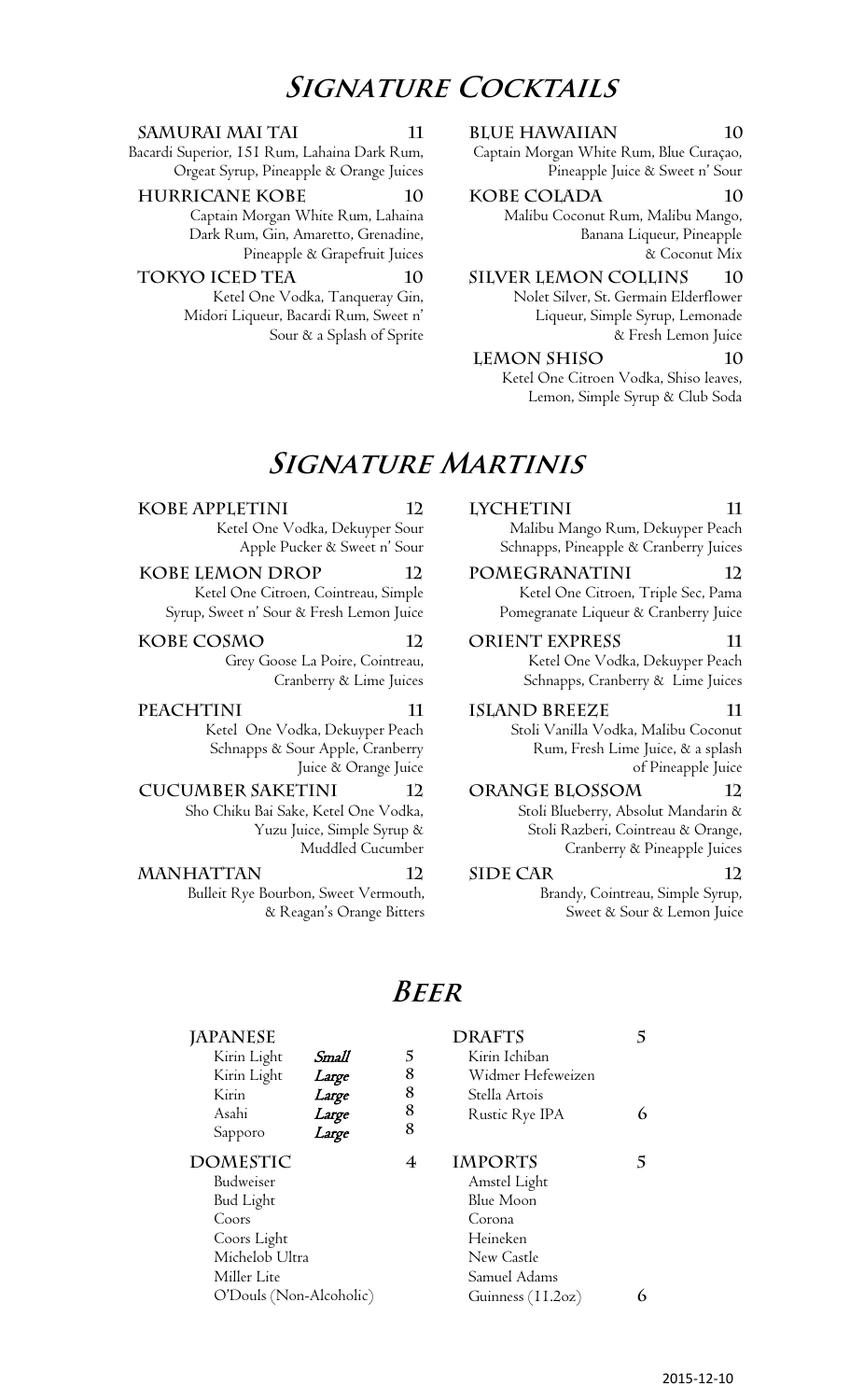# **Sake**

| <b>HOT SAKE</b>                                 |           |
|-------------------------------------------------|-----------|
| Sho Chiku Bai                                   | Small 5   |
| Hard & crisp (pair: mildly spiced foods)        | Large $8$ |
| <b>COLD SAKE</b>                                |           |
| Sho Chiku Bai Nigori (Unfiltered - 375ml)       | 13        |
| Lightly sweet, soft (pair: well seasoned foods) |           |
| Hana Sake Lychee (375ml)                        | 21        |
| Very sweet, aromatic (apéritif)                 |           |
| Sho Chiku Bai (Ginjo -300ml)                    | 15        |
| Silky and aromatic (pair: mildly spiced foods)  |           |
| Kikusui (Jun-Mai Ginjo -300ml)                  | 21        |
| Light with mild aromatics (pair: large variety) |           |
| Otokayama (Jun-Mai -300ml)                      | 23        |
| Mild with earthy hints (pair: red meats)        |           |
| Gekkeikan Horin (Jun-Mai Dai Ginjo -300ml)      | 27        |
| Smooth with hints of fruit (pair: white meats)  |           |
| I AA AX/I N                                     |           |

**Plum Wine** 

Takara 6/glass

# **Sparkling Wines**

|                                     | Glass        | <b>Bottle</b> |
|-------------------------------------|--------------|---------------|
| Domaine Chandon Brut, Classic       | $9$ (split)  | 32            |
| Mumm Brut, Napa Valley              | $10$ (split) |               |
| Moet & Chandon Imperial, France     |              | 80            |
| Veuve Clicquot Yellow Label, France |              | 85            |
| Dom Perignon, France 2003           |              | 2.30          |

# **White Wines**

| <b>SWEET WHITES</b>                    | <b>GLASS</b> | ВO |
|----------------------------------------|--------------|----|
| Castoro White Zinfandel, California    | 7            | 22 |
| Kung Fu Girl Riesling, Columbia Valley | 8            | 26 |
| 14 Hands Moscato, Washington State     | 8            | 28 |
| PINOT GRIGIO                           |              |    |
| Stellina Di Notte, Tre Venezie, Italy  | 8            | 28 |
| <b>SAUVIGNON BLANC</b>                 |              |    |
| New Harbor, New Zealand                | 8            | 28 |
| St. Supery, Napa Valley                | Ħ            | 38 |
| <b>CHARDONNAY</b>                      |              |    |
| Chateau St. Michelle, Columbia Valley  | 8            | 28 |
| Sonoma Cutrer, Russian River Ranches   | 13           | 45 |
| Cakebread, Napa Valley 2013            |              | 75 |
| Newton Unfiltered, Napa Valley 2012    |              | 85 |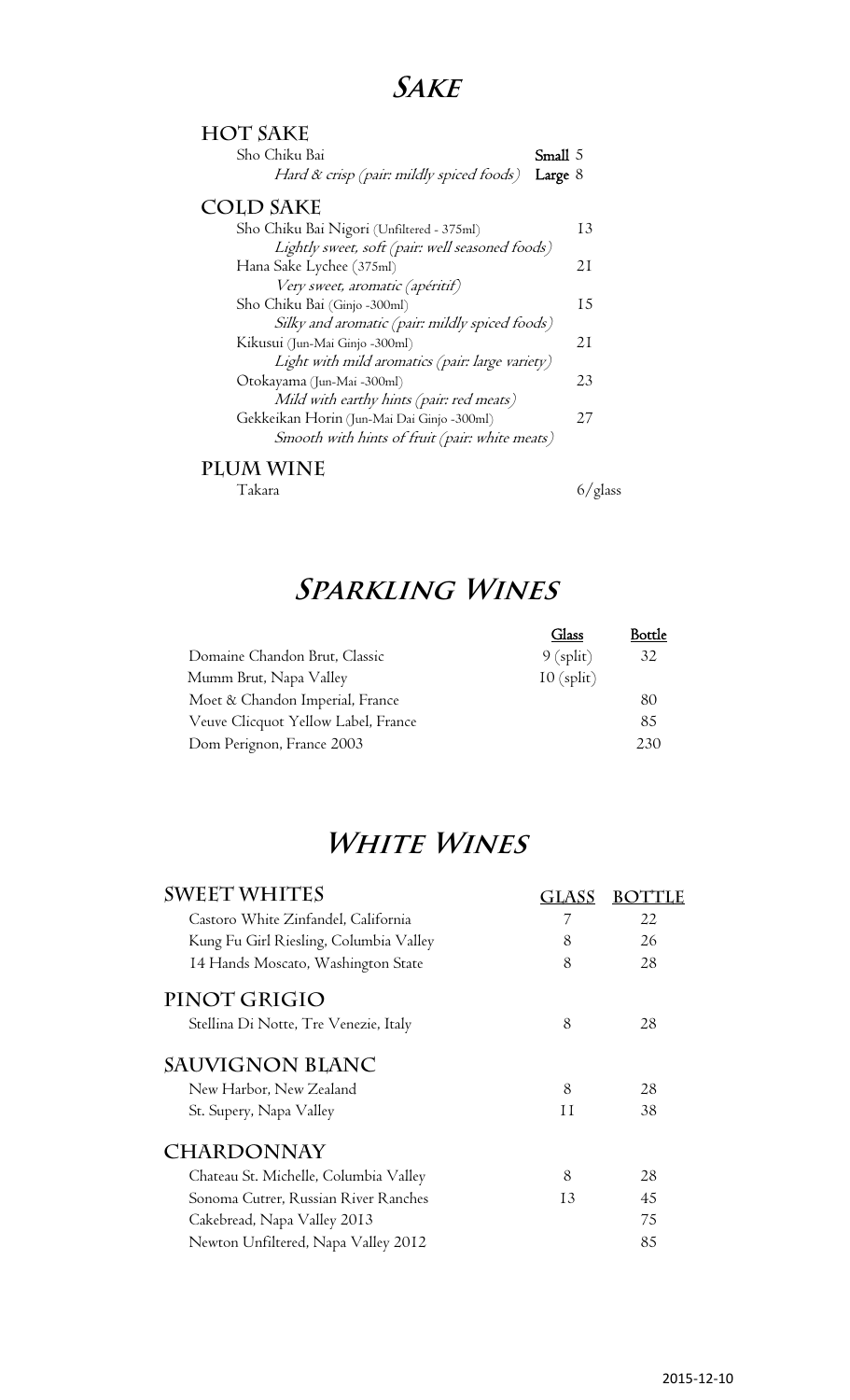# **Red Wines**

| MERLOT                                     |                |    |
|--------------------------------------------|----------------|----|
| 14 Hands, Washington State                 | 8              | 28 |
| Sterling Vitners, Central Coast            | I <sub>0</sub> | 35 |
| Markham, Napa Valley 2011                  |                | 42 |
| Rutherford Hill, Napa Valley 2010          |                | 48 |
| Canoe Ridge, Columbia Valley 2005          |                | 54 |
| Provenance, Napa Valley 2011               |                | 65 |
| Stag's Leap Wine Cellars, Napa Valley 2010 |                | 65 |
| Silverado, Napa Valley 2009                |                | 75 |
| Silverado, Napa Valley 2004                |                | 85 |
|                                            |                |    |

## **Cabernet Sauvignon**

| Rosenblum, California               | 8  | 28 |
|-------------------------------------|----|----|
| Hess Select, Napa Valley            | 10 | 35 |
| Castle Rock, Napa Valley 2011       |    | 40 |
| BV "Rutherford," Napa Valley 2012   |    | 60 |
| Jordan, Alexander Valley 2011       |    | 70 |
| Beringer, Napa Valley 2004          |    | 75 |
| Silverado, Napa Valley 2009         |    | 75 |
| Sterling Platinum, Napa Valley 2011 |    | 75 |
| Joseph Phelps, Napa Valley 2012     |    | 95 |

## **Pinot Noir**

| "A" by Acacia, California                |                          | 26. |
|------------------------------------------|--------------------------|-----|
| The Monterey by Chalone, Monterey County | $\mathbf{I}(\mathbf{I})$ | 35  |
| Sterling, Napa Valley, 2013              |                          | 40  |
| J Vineyards, Russian River Valley 2012   |                          | 55. |
| Gundlach Bundschu, Sonoma County 2010    |                          | 60  |

## **Malbec**

| Navarro Correas, Argentina |  |  |
|----------------------------|--|--|
|----------------------------|--|--|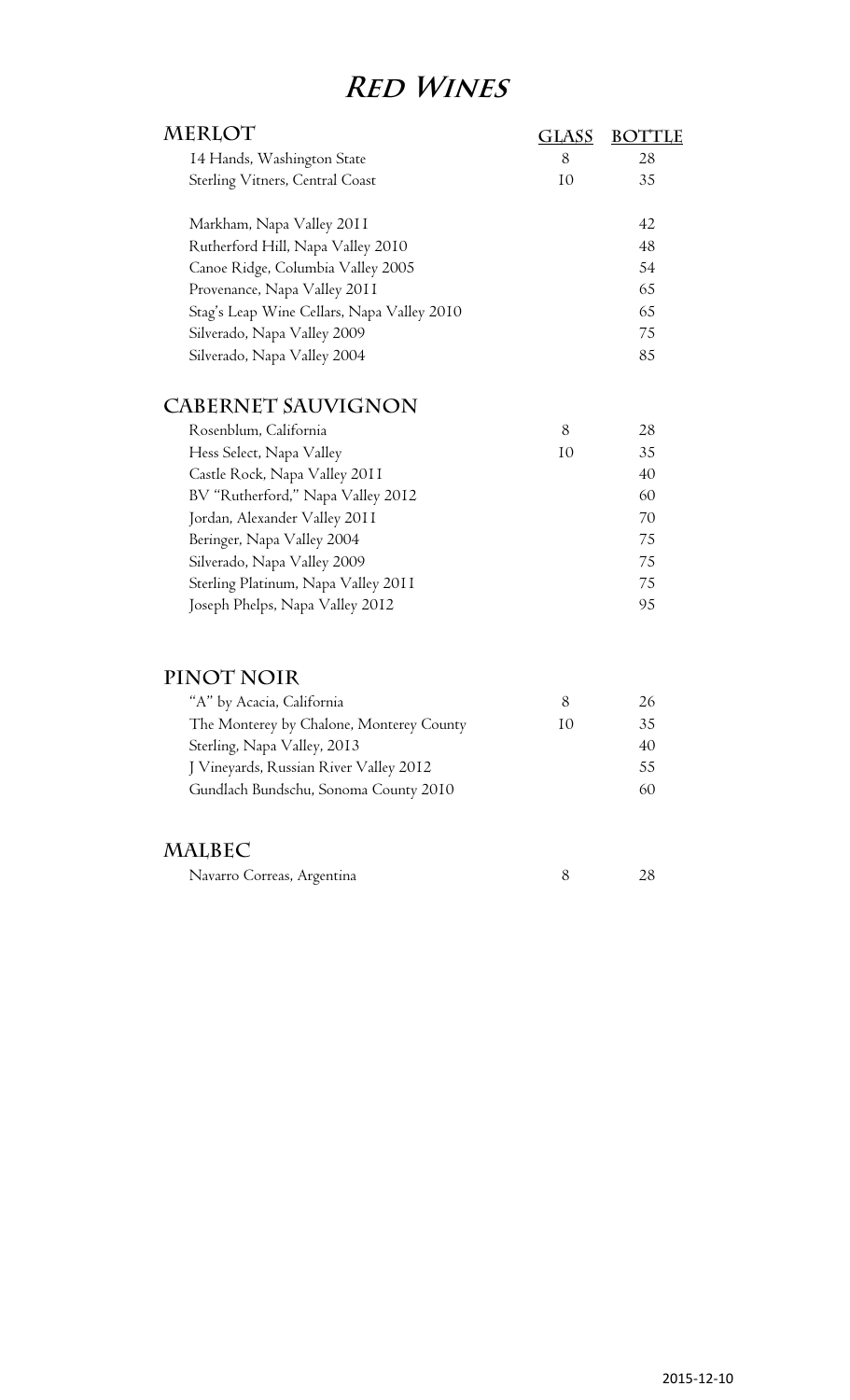# **Appetizers**

### **Edamame Tempura**

Steamed & Salted Sautéed Garlic Butter 4 5

### **Crispy Crab**

### **Wontons 8**

Mushrooms, crab and cream cheese stuffed wontons with sweet & sour sauce (5pc)

### **Ebi Mayo 11 Wings 10**

Crispy battered shrimp smothered in tangy sauce (6pc)

Battered and seasoned calamari served with spicy marinara

Yellowtail collar grilled to perfection and served with ponzu sauce

### **Soft shell Crab 12 Fried Gyoza 6**

Tempura soft shell crab on a bed of greens served with ponzu sauce

Jalapeno tempura stuffed with spicy

Shrimp tempura, crabmeat and avocado wrapped in soy paper and lettuce

tuna and cream cheese (4 pc)

# **Sushi Starters**

## **Jalapeno Bomb 5 Octopus Carpaccio 16**

Octopus sashimi with truffle oil (6 pc)

### LOVE LETTUCE WRAP 11 SHELLY SPECIAL 16

Tuna sashimi topped with avocado slices in garlic butter sauce (6pc)

 **crispy lotus 12**

> Seasoned poke tuna salad with sesame dressing on crispy lotus chip (4 pc)

**Yellowtail Jalapeno 16**

Yellowtail sashimi with jalapeno and ponzu (6pc)

# **Salads**

**12 Poke tuna on** 

### Romaine, parmesan, tomatoes and croutons with Caesar dressing Add Chicken (\$3) or Shrimp (\$5)

AHI POKE SALAD 12 CUCUMBER SALAD (Sunomono) 5 Cucumbers marinated in rice vinegar

Baked salmon skin on mixed greens Seasoned in a sesame-oil dressing

## **Sashimi Salad 12 Caesar Salad 8**

Assorted sashimi on mixed greens with ponzu and spicy mayo dressing

Fresh tuna, vegetables, and romaine lettuce with sesame dressing

## SALMON SKIN SALAD 8 SEAWEED SALAD 7

- Assorted Tempura 10
	- Shrimp Tempura 9
- Vegetable Tempura 8

## **Blackened Chicken**

### **eggrolls 8**

Blackened chicken and vegetable eggrolls drizzled with house spicy ranch

Chicken wings tossed in a choice of BBQ, teriyaki, or spicy buffalo sauce (7pc)

**crispy Calamari 12 Kobe Beef Sliders 11** 

Snake River Farms Kobe Beef with cheddar, onion, mayo and BBQ on Hawaiian roll (2pc)

## **Yellowtail kama 12 Chicken "Kara-age" 8**

Marinated fried chicken breast bites served with sesame-ginger aioli

Deep fried beef and vegetable dumplings (5pc)

## 2015‐12‐10

**Pepper crusted SEARED TUNA** *(Tuna-Tataki)* Pepper seasoned and lightly seared tuna with

chef's house ponzu (5 pcs)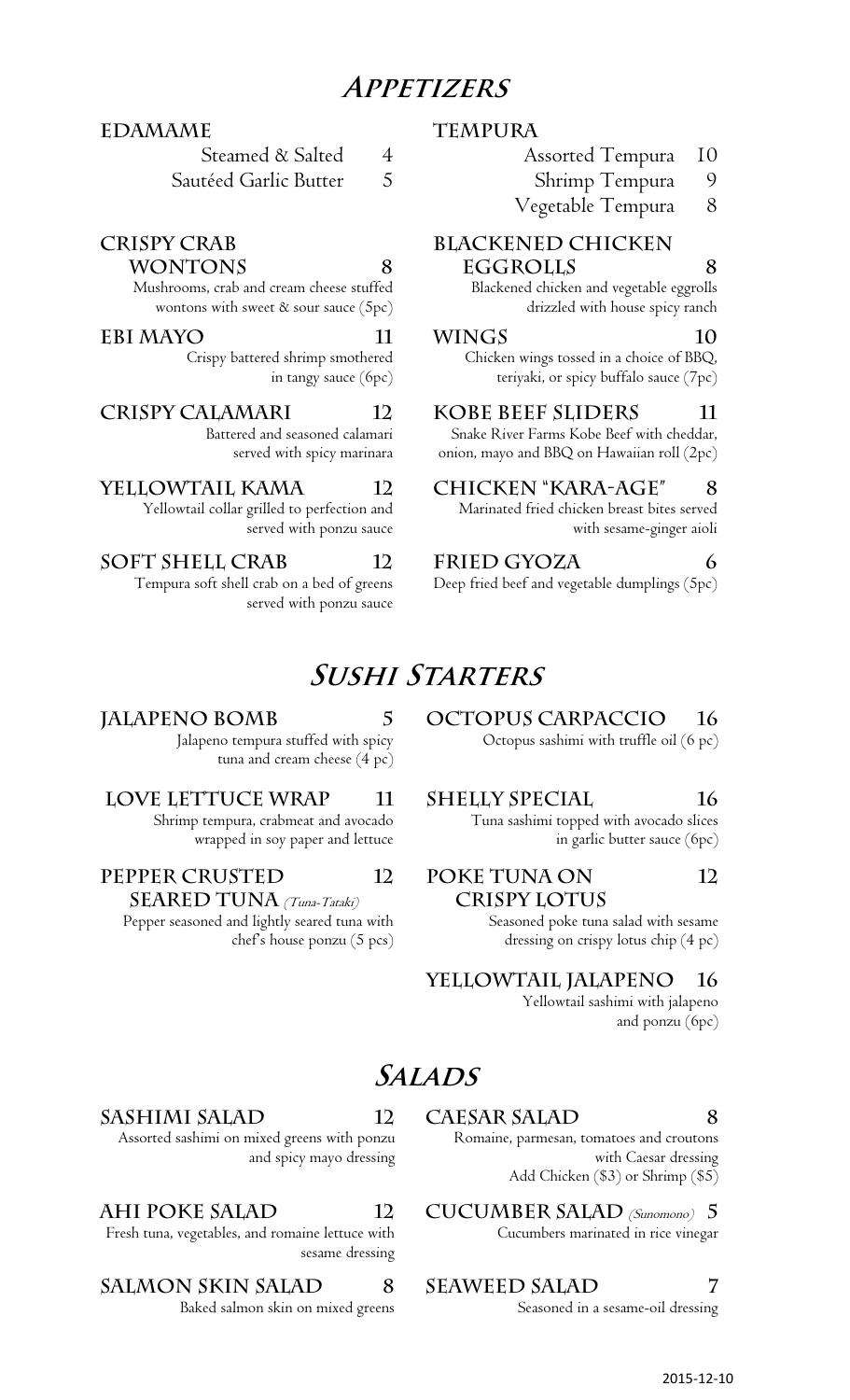# **Teppanyaki SINGLE ITEM ENTREES**

Served with onion soup, green salad, 3 piece shrimp appetizer, hibachi vegetables, and steamed rice.

| VEGETARIAN DELIGHT (Shrimp appetizer not included)<br>Assorted fresh vegetables and seasoned fried tofu                                                                                                           | 18.95 |
|-------------------------------------------------------------------------------------------------------------------------------------------------------------------------------------------------------------------|-------|
| HIBACHI CHICKEN<br>Tender boneless chicken breast                                                                                                                                                                 | 18.95 |
| <b>CALAMARI STEAK</b><br>Large, juicy cut of calamari steak                                                                                                                                                       | 22.95 |
| HIBACHI SHRIMP<br>Grilled succulent shrimp                                                                                                                                                                        | 24.95 |
| <b>TERIYAKI BEEF</b><br>USDA Choice NY strips with teriyaki sauce                                                                                                                                                 | 24.95 |
| <b>SWORDFISH</b><br>Fresh, seasoned swordfish steak                                                                                                                                                               | 25.95 |
| <b>NEW YORK STEAK</b><br><b>USDA Choice New York steak</b>                                                                                                                                                        | 26.95 |
| <b>OCEAN SCALLOPS</b><br>Perfectly seared and lightly seasoned ocean scallops                                                                                                                                     | 31.95 |
| <b>FILET MIGNON</b><br>Well-aged Black Canyon Angus                                                                                                                                                               | 31.95 |
| <b>LOBSTER TAILS</b><br>Two seasoned grilled lobster tails                                                                                                                                                        | 41.95 |
| <b>UPGRADE TO</b><br>KOBE FRIED RICE<br>Substitute your steamed rice for garlic butter fried rice<br>with mixed vegetables and eggs.                                                                              | 3.00  |
| PLATE SHARING CHARGE<br>When a guest shares a meal, this "plate sharing charge" will<br>automatically be applied to the check. That guest will receive an<br>additional onion soup, green salad and steamed rice. | 5.99  |
|                                                                                                                                                                                                                   |       |

Kobe Kids!

(Ages 10 and under only)

Served with Steamed Rice, Hibachi Vegetables and a choice of Onion Soup or Side Salad

| <b>MAGIC CHICKEN</b><br>Tender boneless chicken breast  | 11.95 |
|---------------------------------------------------------|-------|
| <b>FUNNY SHRIMP</b><br>Fresh, seasoned shrimp           | 13.95 |
| <b>NINJA STEAK</b><br><b>USDA Choice New York steak</b> | 14.95 |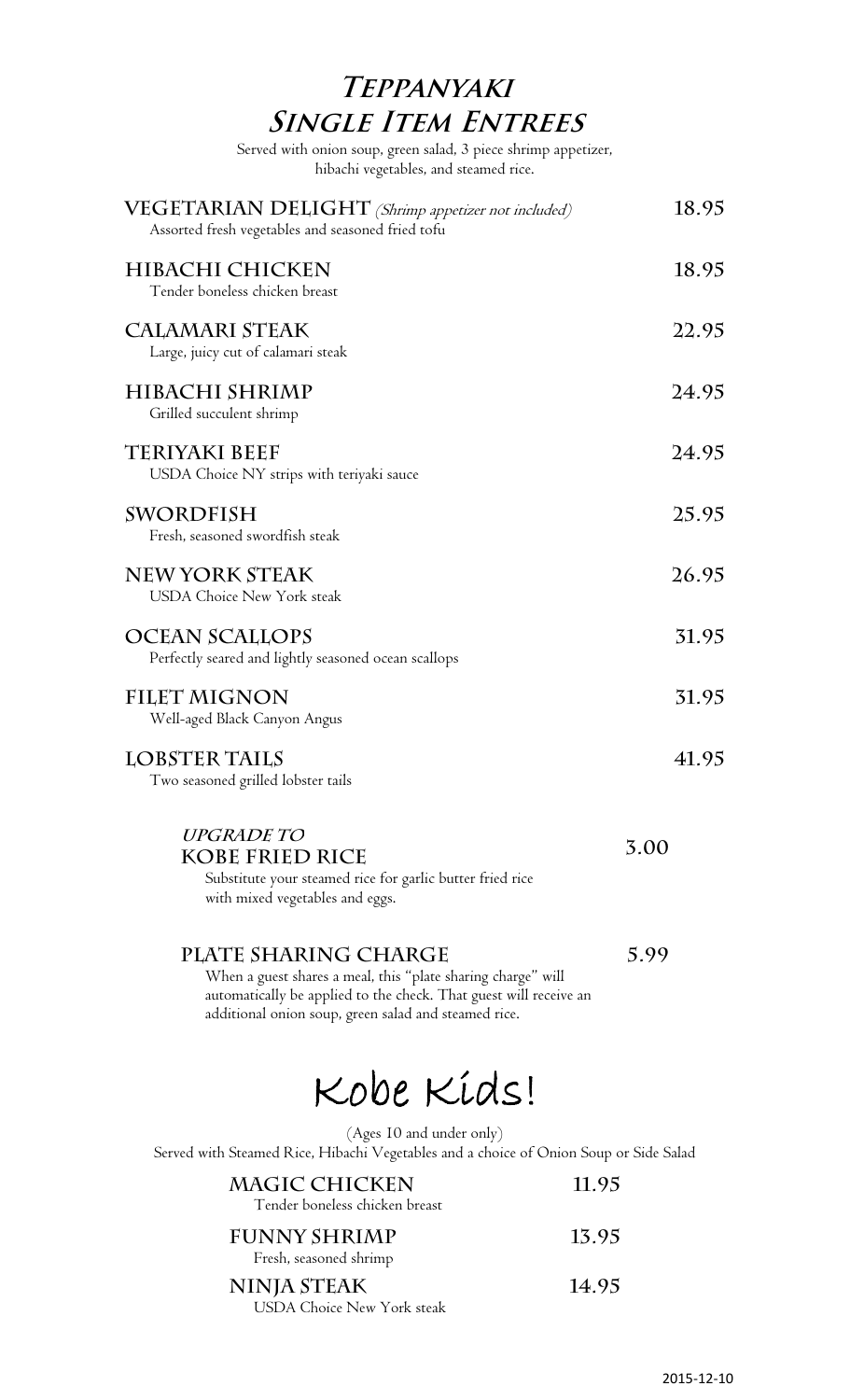# **Teppanyaki Combination Entrees**

Served with onion soup, green salad, 3 piece shrimp appetizer, hibachi vegetables, and steamed rice

| DELIGHT COMBO<br>Tender, boneless chicken breast with grilled, seasoned shrimp                                               | 26.95 |
|------------------------------------------------------------------------------------------------------------------------------|-------|
| <b>CHOICE COMBO</b><br>USDA Choice NY steak with tender, boneless chicken breast                                             | 27.95 |
| <b>SHRIMP AND SCALLOPS</b><br>Seared ocean scallops with grilled, seasoned shrimp                                            | 31.95 |
| <b>STEAK AND SHRIMP</b><br>USDA Choice NY steak with grilled, seasoned shrimp                                                | 29.95 |
| <b>FILET AND SHRIMP</b><br>Well-aged Black Canyon Angus filet mignon with grilled, seasoned shrimp                           | 34.95 |
| LAND AND SEA<br>Well-aged Black Canyon Angus filet mignon with seared ocean scallops                                         | 36.95 |
| <b>DIVER'S COMBO</b><br>Seared ocean scallops with grilled seasoned shrimp and tender calamari steak                         | 37.95 |
| <b>MANHATTAN SPECIAL</b><br>USDA Choice NY steak with a grilled seasoned lobster tail                                        | 39.95 |
| <b>SEAFOOD TRIO</b><br>Seared ocean scallops, tender calamari steak and a grilled seasoned lobster tail                      | 42.95 |
| <b>DELUXE TRIO</b><br>Seared ocean scallops, USDA Choice NY steak and a grilled seasoned lobster tail                        | 45.95 |
| KOBE ULTIMATE<br>Well-aged Black Canyon Angus filet mignon with seared ocean scallops and a<br>grilled seasoned lobster tail | 49.95 |



USDA Grading: Select, Choice, and Prime Japanese Wagyu Grading: A1, A2, A3, A4 and A5 Kobe Beef & Chicken

The grades beef receive in both the U.S. and Japan are based on the amount of healthy, monounsaturated fat that "marbles" the meat. The more marbled the steak is, the higher the grade it receives. Steaks from the highly prized Japanese "Wagyu" breed are so heavily marbled, they are considered to be multiple levels above USDA Prime beef. This intense marbling leads to a rich, buttery steak unlike any other.

Many myths (and truths) surround the caretaking practices of Japanese ranchers including beer massages, sake diets, etc... While we are kept in the dark about these practices, we do know that our snowwhite Kobe steaks (certified A3 or higher) are some of the best in the world.

*4oz New York cut* 69.95

Kobe Beef & Shrimp *4oz New York cut* 72.95

Kobe Beef & Lobster *4oz New York cut* 89.95

> The Emperor *8oz New York cut* 109.95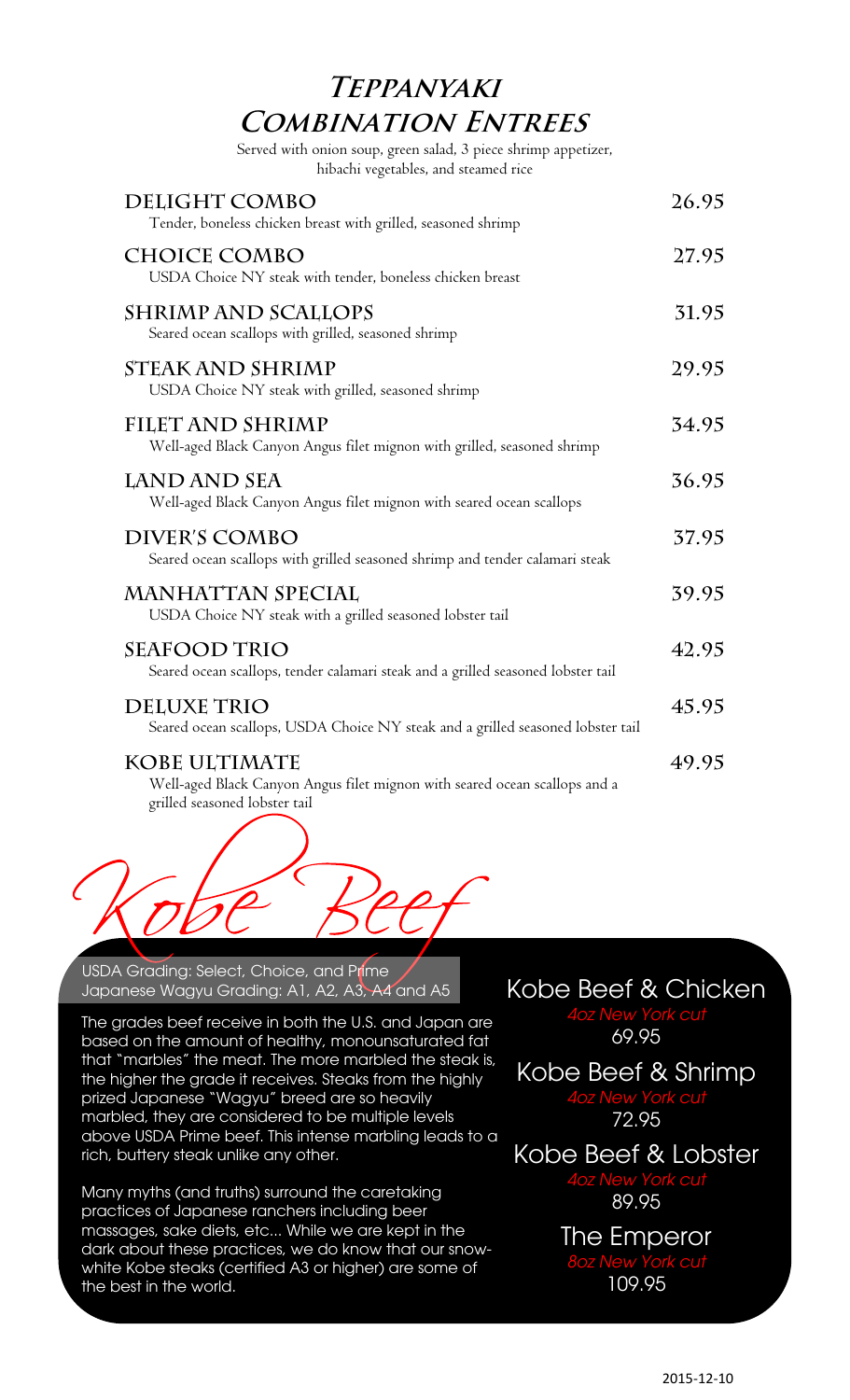# **Kobe Desserts**

Two scoops of vanilla or green tea ice cream (chocolate sauce and whip cream available)

### **Mochi Ice Cream 4.5 Mango Ripieno 7**

Soft round shells of rice cake filled with green tea or strawberry ice cream

### **Chocolate Truffle mousse 7**

Chocolate cake base surrounded by a decadent chocolate mousse dusted with cocoa powder

Smooth and rich classic N.Y. Cheesecake Battered and deep fried vanilla or

### **ICE CREAM 5.5 STRAWBERRY LOVE 7**

Tempura-fried strawberries rolled in cinnamon and sugar and served with crème anglaise and chocolate

Mango sorbet served in its natural shell

### **Chocolate**  TARTUFO 7

Frozen zambione cream center covered in chocolate gelato with caramelized hazelnuts

### **CHEESECAKE TEMPURA ICE CREAM 7**

green tea ice cream

# **Beverages**

| SODA, ICED TEAS & HOT GREEN TEA<br>Coke / Diet Coke / Root Beer / Sprite / Lemonade<br>Unsweetened Iced Tea / Tonic Water / Club Soda / Hot Green Tea | 2.95 |
|-------------------------------------------------------------------------------------------------------------------------------------------------------|------|
| SPECIALTY SOFT DRINKS & ICED TEAS<br>Strawberry Lemonade / Arnold Palmer / Shirley Temple<br>Roy Rogers / Iced Matcha Green Tea                       | 3.50 |
| FRESH JUICE (Non-refillable)<br>Apple / Pineapple / Orange / Cranberry / Tomato / Grapefruit                                                          | 4.50 |
| <b>VIRGIN COCKTAILS</b><br>Pina Colada / Strawberry Daquiri / Margarita / Bloody Mary                                                                 | 5.00 |
| <b>COFFEE</b>                                                                                                                                         | 3.00 |
| FIJI BOTTLED WATER<br>Natural Artesian Water, Fiji                                                                                                    | 5.00 |
| S. PELLEGRINO<br>Sparkling Natural Mineral Water, Italy                                                                                               | 4.00 |
| <b>RED BULL</b>                                                                                                                                       | 4.50 |